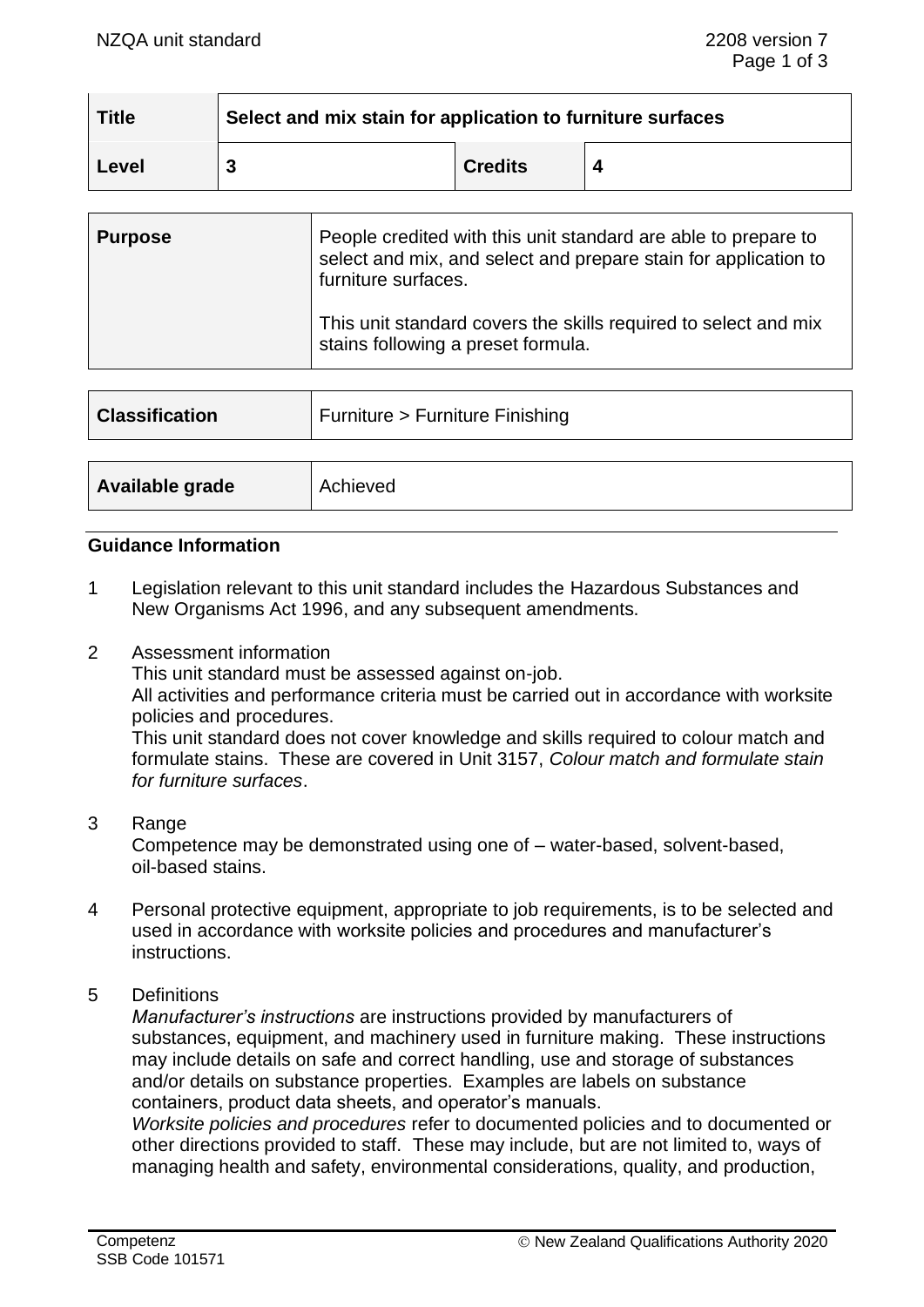and must conform to legislation. Examples include standard operating procedures, company health and safety plans, on-site briefings, and supervisor's instructions.

# **Outcomes and performance criteria**

### **Outcome 1**

Prepare to select and mix stain for application to furniture surfaces.

### **Performance criteria**

1.1 Tools and equipment for a job are identified and selected in accordance with the job specifications.

Range stain formula, type of material to be stained.

- 1.2 Stain is selected in accordance with job specifications.
- 1.3 An area is selected for preparing stain.

Range clean, clear of dust, ventilated.

#### **Outcome 2**

Select and prepare stain for application to furniture surfaces.

#### **Performance criteria**

- 2.1 Stain is shaken and stirred in accordance with manufacturer's instructions.
- 2.2 Stain is measured and mixed to achieve the colour in accordance with the stain formula.
- 2.3 Stain is applied to sample board, left to dry, and then sealed.
- 2.4 Colour is checked for accuracy.

Range one of – matches formula board, approved by management.

2.5 Spillages are dealt with in accordance with manufacturer's instructions.

2.6 Wiping cloths are stored after use.

Range one of – hung up to dry, placed in sealed container full of water.

2.7 Tools and equipment are cleaned and returned to designated areas.

 $\mathbf{\overline{1}}$